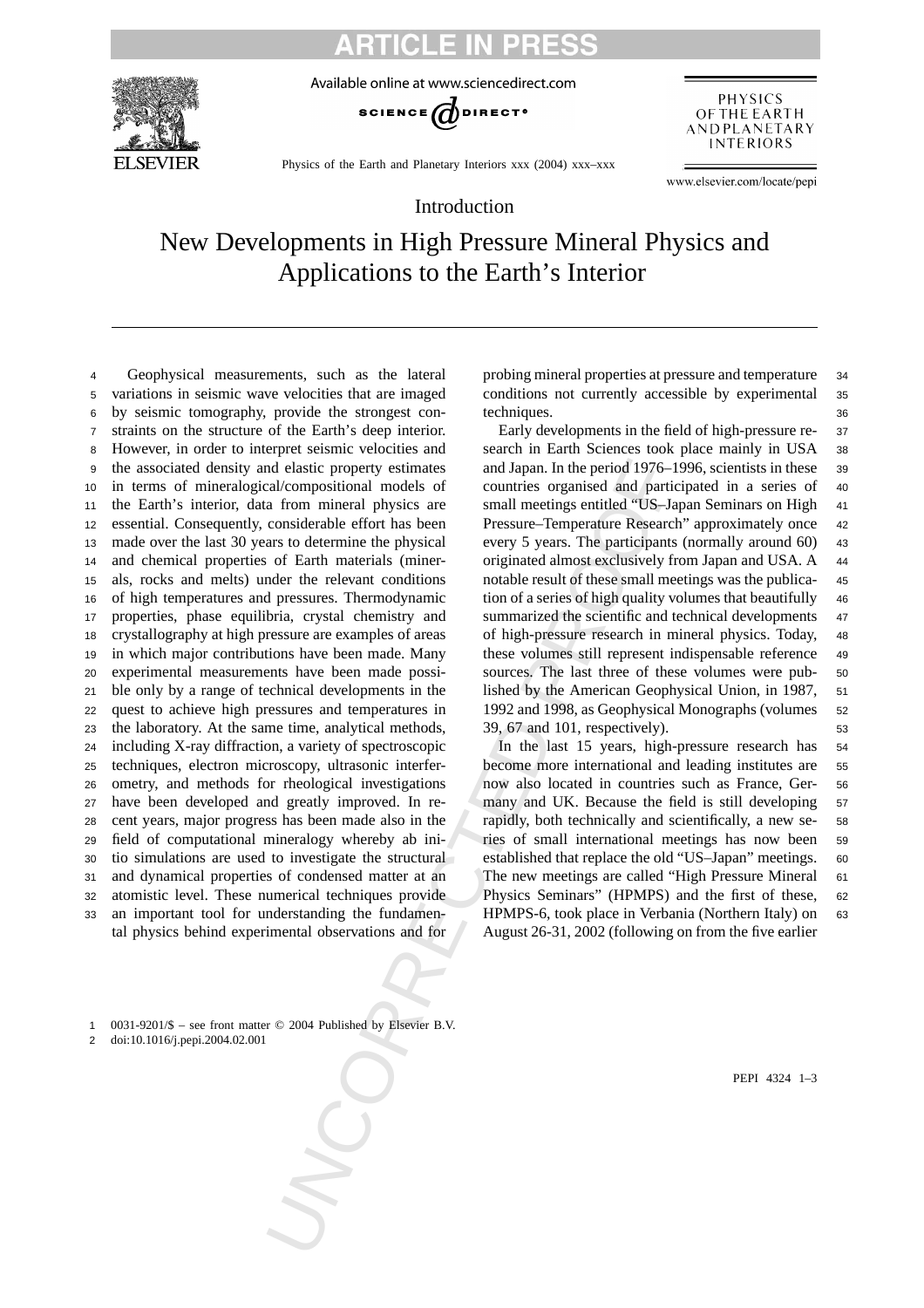# RTICLE IN PRE!

 US–Japan Seminars). More than 90 scientists attended and the number of scientific contributions (talks and posters) was also about 90. This volume has arisen largely from this meeting but also includes a number of contributions from scientists who did not parti-<sup>69</sup> cipate.

 The aim of this volume is to present an overview of recent developments in high-pressure mineral physics. As can be seen from the contents, the con- tributions cover a broad range of topics. Although we have attempted to group the 49 papers according to topic, many contributions actually cover two or more <sup>76</sup> aspects.

 The first eight papers deal with studies of the elas- tic properties of mantle minerals—which, as men- tioned above, are essential for deriving mineralogical and compositional models of the Earth's mantle from seismic data. As detailed in the various papers (and also in the section on technical developments), elastic properties can now be measured at high pressures us- ing a variety of different techniques, including X-ray diffraction, inelastic X-ray scattering, ultrasonic inter- ferometry at GHz and MHz frequencies, and Brillouin spectroscopy.

e technique, including X-ray care (and the technique since the strained at the strained since the conditions is still clustered by scattering, ultrasonic inter-<br>the conditions is still clustered by scattering, ultrasonic i In the following section on phase equilibria, con- tributions deal with mantle mineralogy in realistically complex chemical systems—the results of which are required for developing improved elastic models of the Earth's interior and for interpreting the causes of seismic discontinuities. The effects of oxygen fugacity on mantle mineralogy are discussed as well as miner- alogy and crystal chemistry in FeO-bearing systems. It is still challenging to study phase equilibria under conditions of the deep lower mantle and this section includes several state of the art contributions in this research area.

 The section on fluids and volatiles in the Earth is the outcome of the realization, which has developed over the past 15 years, that many mantle minerals can accommodate significant quantities of water into their structures. Consequently, water (and other volatiles 105 such as  $CO<sub>2</sub>$ ) are cycled readily between the sur- face (hydrosphere and atmosphere) and the Earth's deep interior through processes such as subduction and volcanism. At any given time, an enormous vol- ume of water can be stored potentially in the Earth's mantle. Because dissolved water has profound ef-fects on mineral and rock properties (e.g. rheology,

diffusion and electrical conductivity), melting pro- <sup>112</sup> cesses and the thickness of seismic discontinuities, <sup>113</sup> attempts are made to identify water-rich regions in <sup>114</sup> the mantle, for example using seismic tomography. <sup>115</sup> For this purpose, it is essential to know how dissolved 116 volatiles affect the structure and elastic properties of 117 minerals—which are the topics of several papers in <sup>118</sup> this volume.

In the area of transport properties and rheology, <sup>120</sup> important advances have been made in the last few <sup>121</sup> years, as documented in the five papers of this sec- <sup>122</sup> tion. These include measuring heat transport proper- <sup>123</sup> ties (thermal conductivity) in situ at deep mantle con- <sup>124</sup> ditions and innovative methods for studying the rheol- <sup>125</sup> ogy and deformation behavior of mantle materials at <sup>126</sup> high pressures and temperatures. Rheological data are 127 urgently required for understanding the cause of deep <sup>128</sup> earthquakes and modeling mantle convection. Recent <sup>129</sup> progress in this field has been impressive, although the <sup>130</sup> determination of steady-state flow laws during high <sup>131</sup> strain deformation at low strain rates under deep man- <sup>132</sup> tle conditions is still elusive. 133

The volume continues with a set of contributions <sup>134</sup> on melting relations and element partitioning at high <sup>135</sup> pressure. The aim of such studies is to constrain not <sup>136</sup> only melting temperatures deep in terrestrial planets <sup>137</sup> but also to understand the early differentiation of the <sup>138</sup> Earth. Early geochemical evolution during the early <sup>139</sup> accretional history of the Earth and other planets likely <sup>140</sup> involved the crystallisation of deep magma oceans as <sup>141</sup> a consequence of giant impacts. 142

The properties of iron, particularly with refer- <sup>143</sup> ence to understanding planetary cores, are the sub- <sup>144</sup> ject of several papers. Experiments at conditions <sup>145</sup> of the Earth's core are still extremely challenging <sup>146</sup> and important topics addressed include the crystal <sup>147</sup> structure at ultrahigh pressures, theoretical study of <sup>148</sup> magnetism in iron, and the density and structure of <sup>149</sup> non-crystalline iron. In the case of Mars, equations <sup>150</sup> of state of core forming iron alloys also provide im- <sup>151</sup> portant constraints on the internal structure of the <sup>152</sup> planet. 153

The final section is concerned with recent technical 154 developments. These papers include reports on new <sup>155</sup> types of multianvil apparatus, the measurement of high <sup>156</sup> pressures and temperatures in multianvil and diamond <sup>157</sup> anvil cell experiments, measurement of elastic proper- <sup>158</sup> ties, recent developments of new diamond-based ma- <sup>159</sup>

PEPI 4324 1–3